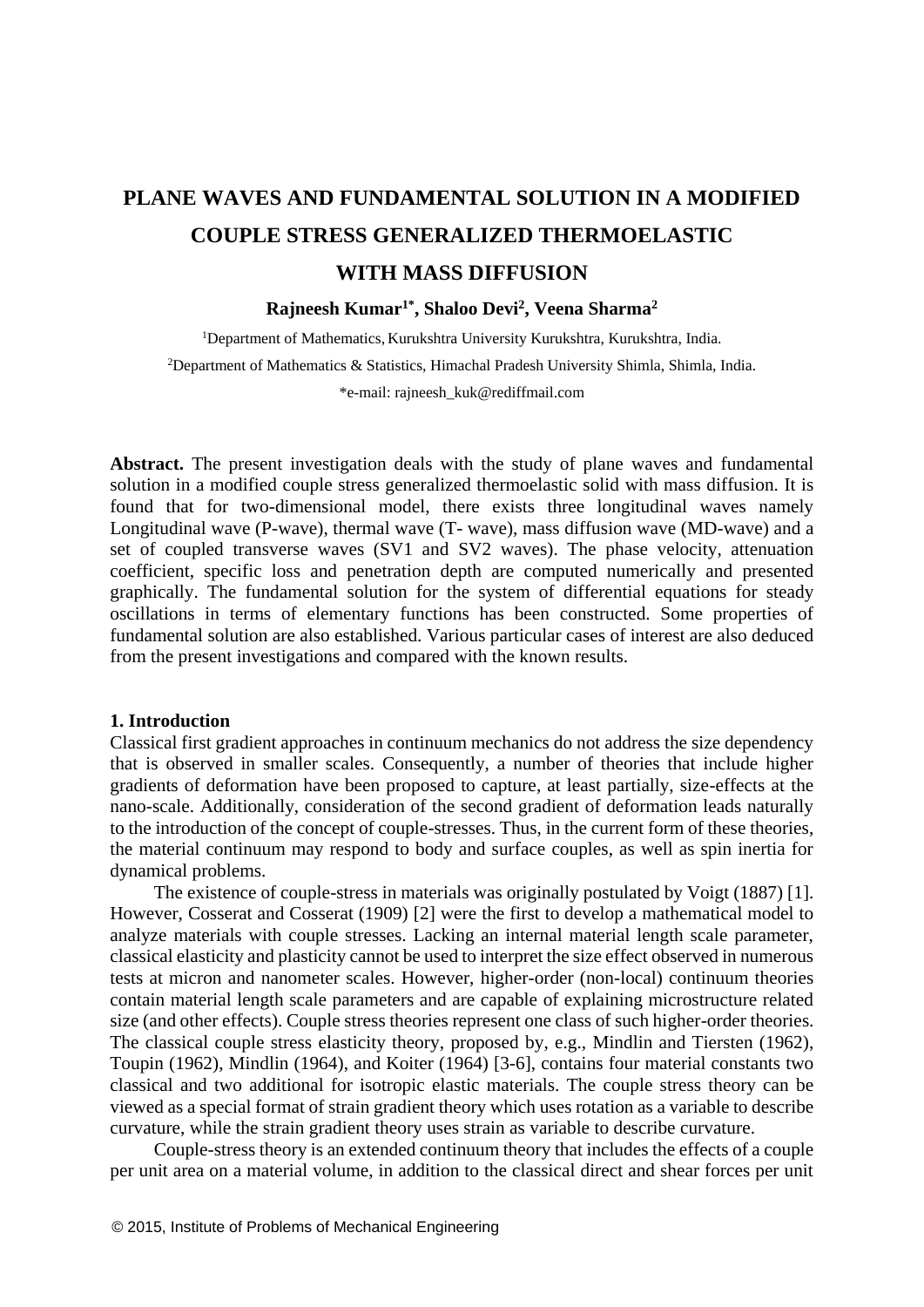area. This immediately admits the possibility of asymmetric stress tensor, since shear stress no longer have to be conjugate in order to ensure rotational equilibrium. The two additional constants are related to the underlying microstructure of the material and are inherently difficult to determine (e.g., Yang and Lakes (1982) [7], Lam et al. (2003) [8]). Every physical theory possesses a certain domain of applicability outside which it fails to predict the physical phenomena with reasonable accuracy. Hence, there has been a need to develop higher-order theories involving only one additional material length scale parameter.

Recently, Yang et al. (2002) [9] developed a modified couple-stress model, in which the couple stress tensor is symmetrical and only one material length parameter is needed to capture the size effect which is caused by micro-structure.

Park and Gao (2006) [10] studied the Bernoulli- Euler beam model based on a modified couple stress theory. Variational formulation of a modified couple stress theory and its application to a simple shear problem was studied by Ma et al. (2008) [11]. Ke and Wang (2010) [12] investigated the size effect on dynamic stability of functionally graded microbeams based on a modified couple stress theory. Chen et al. (2011) [13] presented a modified couple stress model for bending analysis of composite laminated beams with first order shear deformation. Asghari (2012) [14] studied the geometrically nonlinear micro-plate formulation based on the modified couple stress theory. Simsek and Reddy (2013) [15] investigated the bending and vibration of fuctionally graded microbeams using a new higher order beam theory and the modified couple stress theory. Recently, the size dependent buckling analysis of microbeams based on modified couple stresss theory with high order theories and general boundary conditions have been studied by Mohammad-Abadi and Daneshmehr (2014) [16]. Shaat et al. (2014) [17] studied the size-dependent bending analysis of Kirchhoff nano-plates based on a modified couple-stress theory including surface effects.

Thermodiffusion in an elastic solid is due to the coupling of the fields of temperature, mass diffusion and strain. Heat and mass exchange with the environment during the process of the thermodiffusion in an elastic solid. The concept of thermodiffusion is used to describe the processes of thermomechanical treatment of metals (carboning, nitriding steel, etc.) and these processes are thermally activated, and their diffusing substances being, e.g. nitrogen, carbon etc. They are accompanied by deformations of the solid. Nowacki (1974a, 1974b, 1974c, 1976) [18-21] and Podstrigach (1965) [22] developed the theory of thermoelastic with mass diffusion. In this theory, the coupled thermoelastic model is used. This implies infinite speeds of propagation of thermoelastic waves. Sherief et al. (2004) [23] developed the theory of generalized thermoelastic diffusion that predicts finite speeds of propagation for thermoelastic and diffusive waves. Sherief and Saleh (2005) [24] worked on a problem of a thermoelastic half space with a permeating substance in contact with the bounding plane in the context of the theory of generalized thermoelastic diffusion with one relaxation time. Recently, Kumar et al. (2008) [25] derived the basic equations in generalized thermoelastic diffusion for Green Lindsay (GL-model) theory and discussed the Lamb waves.

It is necessary to construct a fundamental solution of systems of partial differential equations to investigate the boundary value problems of the theory of elasticity and thermoelasticity. The fundamental solutions in the classical theory of coupled thermoelasticity were studied by Hetnarski (Hetnarski 1964a; Hetnarski 1964b) [26, 27]. The fundamental solutions in the microcontinuum fields theories have been constructed by Svanadze (Svanadze 1988; Svanadze 1996; Svanadze 2004a; Svanadze 2004b) [28-31]. Kumar and Kansal (2012) [32] studied the plane waves and fundamental solution in the generalized theories of thermoelastic diffusion. Fundamental solution in the theory of micropolar thermoelastic diffusion with voids was studied by Kumar and Kansal (2012) [33]. Kumar et al. (2014) [34] investigated the plane wave and fundamental solution in a couple stress generalized thermoelastic solids. Plane wave propagation in microstretch thermoelastic medium with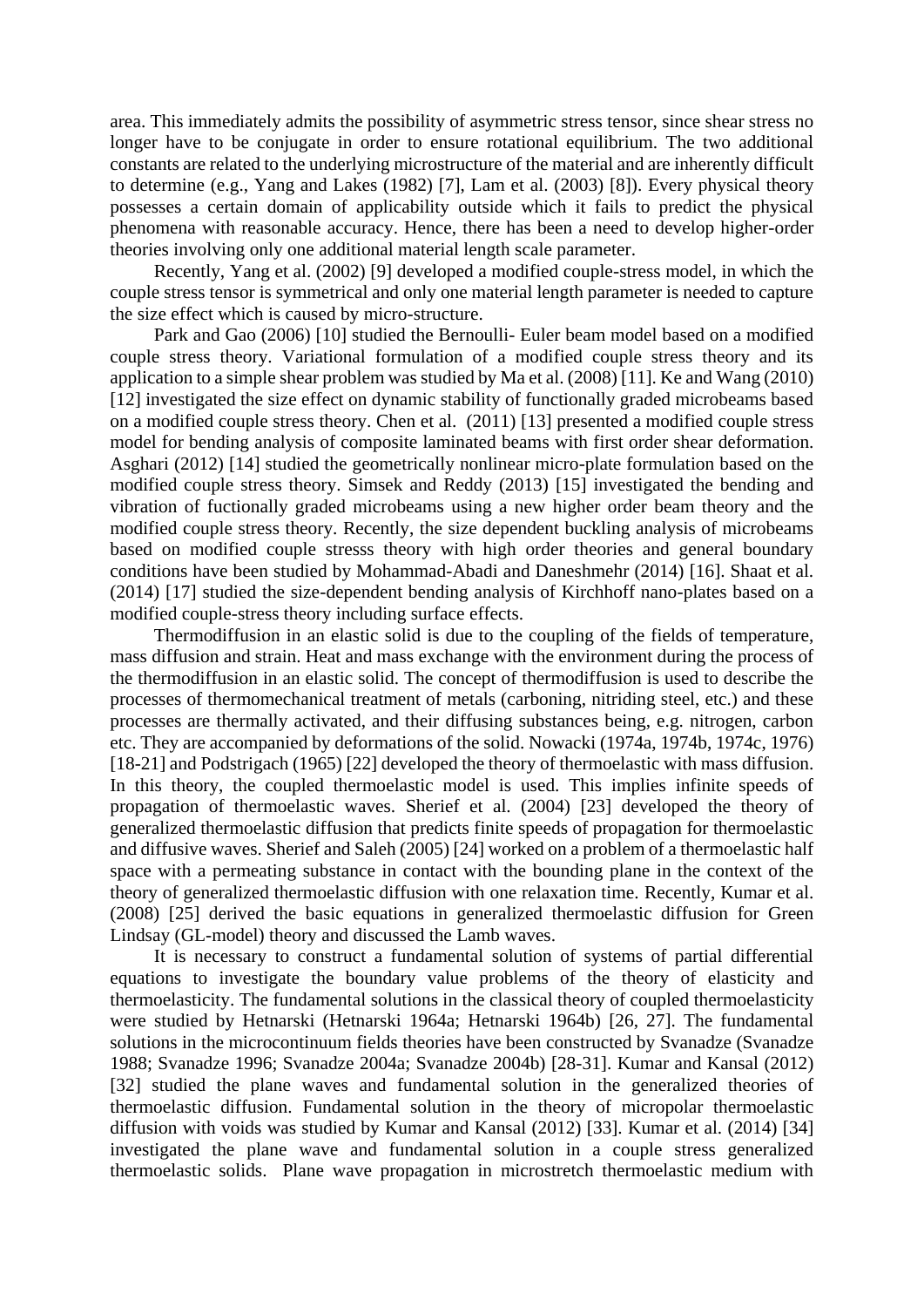microtemperatures studied by Kumar et al. (2014) [35]. Kumar et al. (2015) [36] discussed the fundamental solution in micropolar viscothermoelastic solids with void.

In this article, propagation of plane waves in an isotropic modified couple stress generalized thermoelastic with mass diffusion solid has been investigated. The phase velocity, attenuation coefficient, specific loss and penetration depth of plane waves are computed and presented graphically for different values of frequency. The representation of the fundamental solution of system of equations in the case of steady oscillations is considered in terms of elementary functions. Some basic properties of the fundamental solution are also established.

### **2. Basic equations**

Let  $\mathbf{x} = (x_1, x_2, x_3)$  will be the point of Euclidean three-dimensional space  $E^3 = |\mathbf{x}| =$  $(x_1^2 + x_2^2 + x_3^2)^{\frac{1}{2}}$  and let t denotes the time variable.

Following Yang et al. (2002), Sherief (2004), and Kumar et al. (2008) [9, 23, 25] the governing equations in a modified couple-stress generalized thermoelastic elastic with mass diffusion in absence of body forces, body couples, heat and mass diffusion sources are given by

$$
(\lambda + \mu) grad \ div u_i + \mu \ \Delta u_i + \frac{\alpha}{4} \Delta(e_{ijk}e_{kpq}grad \ div u_i) - \beta_1 \left(1 + \tau_1 \frac{\partial}{\partial t}\right) grad T
$$

$$
-\beta_2 \left(1 + \tau^1 \frac{\partial}{\partial t}\right) grad C = \rho \ u_i,
$$
\n(1)

$$
K^*\Delta T - \rho c_e \left(\frac{\partial}{\partial t} + \tau_0 \frac{\partial^2}{\partial t^2}\right) T - aT_0 \left(\frac{\partial}{\partial t} + \gamma \frac{\partial^2}{\partial t^2}\right) C = T_0 \beta_1 \left(\frac{\partial}{\partial t} + \tau_0 \eta_0 \frac{\partial^2}{\partial t^2}\right) div u_i,
$$
 (2)

$$
D\beta_2 \Delta \operatorname{div} u_i + D a \left( 1 + \tau_1 \frac{\partial}{\partial t} \right) \Delta T + \left( \frac{\partial}{\partial t} + \tau^0 \eta_0 \frac{\partial^2}{\partial t^2} \right) C - D b \Delta \left( 1 + \tau^1 \frac{\partial}{\partial t} \right) C = 0, \tag{3}
$$

where  $u_i$  are the displacement components; T is the temperature change;  $T_0$  is the reference temperature assumed to be such that  $|T/T_0| \ll 1$ ; C is the concentration of the diffusion material in the elastic body;  $\lambda$ ,  $\mu$ ,  $\gamma$  are material constants;  $\alpha$  is the couple stress parameter;  $K^*$  is the coefficient of the thermal conductivity;  $\rho$  is the density;  $c_e$  is the specific heat at constant strain;  $D$  is the thermoelastic diffusion constant;  $a$  is the coefficient describing the measure of thermo diffusion; b is the coefficient describing the measure of mass diffusion effects;  $\Delta$  is the Laplacian operator;  $\beta_1 = (3\lambda + 2\mu)\alpha_t$ ,  $\beta_2 = (3\lambda + 2\mu)\alpha_c$ . Here  $\alpha_t$ ,  $\alpha_c$  are the coefficients of linear thermal expansion and diffusion expansion, respectively. Here  $\tau^0$ ,  $\tau^1$  are the diffusion relaxation times with  $\tau^1 \ge \tau^0 \ge 0$  and  $\tau_0$ ,  $\tau_1$  are thermal relaxation times with  $\tau_1 \ge$  $\tau_0 \ge 0$ . Here  $\tau_1 = \tau^1 = 0$ ,  $\eta_0 = 1$ ,  $\gamma = \tau_0$ , for Lord-Shulman (L-S) model and  $\eta_0 = 0$ ,  $\gamma =$  $\tau^0$  for Green Lindsay (G-L) model.

We define the dimensionless quantities:

$$
x'_{i} = \frac{\omega^{*}}{c_{1}} x_{i}, \quad u'_{i} = \frac{\omega^{*}}{c_{1}} u_{i}, \quad t' = \omega^{*} t, \quad \gamma' = \omega^{*} \gamma, \quad \tau'_{1} = \omega^{*} \tau_{1},
$$
\n
$$
\tau'_{0} = \omega^{*} \tau_{0}, \quad \tau^{0'} = \omega^{*} \tau^{0}, \quad \tau^{1'} = \omega^{*} \tau^{1}, \quad T' = \frac{\beta_{1} T}{\rho c_{1}^{2}}, \quad C' = \frac{\beta_{2} C}{\rho c_{1}^{2}}, \quad C_{1}^{2} = \frac{\lambda + 2\mu}{\rho}, \quad \omega^{*2} = \frac{\lambda}{(\mu t^{2} + \rho \alpha)}. \tag{4}
$$

Here  $\omega^*$  and  $c_1$  are characteristic frequency and longitudinal wave velocity in the media, respectively.

Using the dimensionless quantities given by equation  $(4)$  in equations  $(1)$  -  $(3)$ , after suppressing the primes, we obtain

$$
a_1 \frac{\partial e}{\partial x_i} + a_2 \Delta u_i + a_3 \Delta \frac{\partial e}{\partial x_i} - a_3 \Delta^2 u_i - \tau_t \frac{\partial \tau}{\partial x_i} - \tau_t^1 \frac{\partial c}{\partial x_i} = \frac{\partial^2 u_i}{\partial t^2},
$$
\n<sup>(5)</sup>

$$
\Delta T - a_4 \tau_t^0 T - a_5 \tau_\gamma^0 C = a_6 \tau_{\eta_0}^0,\tag{6}
$$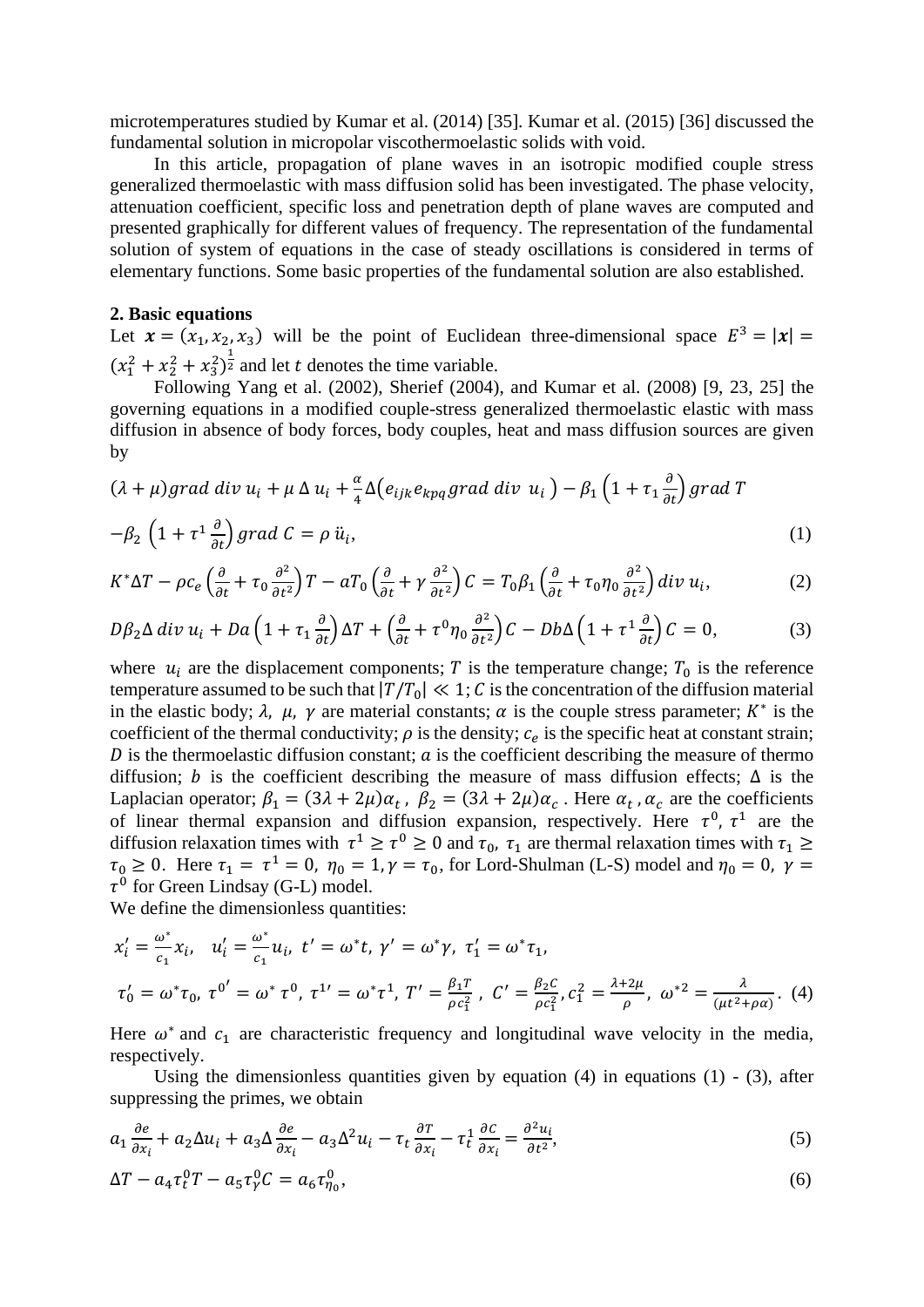$\Delta e + a_7 \tau_t \Delta T + a_8 \tau_t^{10} C - a_9 \tau_t^1 \Delta C = 0,$ (7)

where

$$
a_{1} = \frac{(\lambda + \mu)}{\rho c_{1}^{2}}, a_{2} = \frac{\mu}{\rho c_{1}^{2}}, a_{3} = \frac{\alpha \omega^{*2}}{4\rho c_{1}^{4}}, a_{4} = \frac{\rho c_{e} c_{1}^{2}}{K^{*} \omega^{*}}, a_{5} = \frac{a_{0} \beta_{1} c_{1}^{2}}{\beta_{2} K^{*} \omega^{*}}, a_{6} = \frac{T_{0} \beta_{1}^{2}}{\rho K^{*} \omega^{*}}, a_{7} = \frac{a_{0} c_{1}^{2}}{\beta_{1} \beta_{2}},
$$
  
\n
$$
a_{8} = \frac{\rho c_{1}^{4}}{\beta_{2}^{2} D \omega^{*}}, a_{9} = \frac{b_{0} c_{1}^{2}}{\beta_{2}^{2}}, \tau_{t} = \left(1 + \tau_{1} \frac{\partial}{\partial t}\right), \tau_{t}^{1} = \left(1 + \tau_{1}^{1} \frac{\partial}{\partial t}\right), \tau_{\eta_{0}}^{0} = \left(\frac{\partial}{\partial t} + \eta_{0} \tau_{0} \frac{\partial^{2}}{\partial t^{2}}\right),
$$
  
\n
$$
\tau_{t}^{0} = \left(\frac{\partial}{\partial t} + \tau_{0} \frac{\partial^{2}}{\partial t^{2}}\right), \tau_{\gamma}^{0} = \left(\frac{\partial}{\partial t} + \gamma \frac{\partial^{2}}{\partial t^{2}}\right), \tau_{t}^{10} = \left(\frac{\partial}{\partial t} + \eta_{0} \tau_{0} \frac{\partial^{2}}{\partial t^{2}}\right), e = \frac{\partial u_{1}}{\partial x_{1}} + \frac{\partial u_{2}}{\partial x_{2}} + \frac{\partial u_{3}}{\partial x_{3}},
$$
  
\n
$$
\Delta = \frac{\partial^{2}}{\partial x_{1}^{2}} + \frac{\partial^{2}}{\partial x_{2}^{2}} + \frac{\partial^{2}}{\partial x_{3}^{2}}.
$$

## **3. Plane waves**

We consider a plane wave propagation in a homogeneous isotropic modified couple stress generalized thermoelastic elastic with mass diffusion. For two-dimensional problem, we take

$$
u_i = (u_1(x_1, x_3, t), 0, u_3(x_1, x_3, t)), T(x_1, x_3, t), C(x_1, x_3, t).
$$
\n(8)

The relation connecting the displacement components to the potential functions in dimensional form is taken as

$$
u_1 = \frac{\partial \phi}{\partial x_1} - \frac{\partial \psi}{\partial x_3}, u_3 = \frac{\partial \phi}{\partial x_3} + \frac{\partial \psi}{\partial x_1}.
$$
\n(9)

Equations  $(5)-(7)$  with the aid of  $(8)$  and  $(9)$  take the form

$$
\left[ (a_1 + a_2) \nabla^2 - \frac{\partial^2}{\partial t^2} \right] \phi - \tau_t T - \tau_t^1 C = 0, \tag{10}
$$

$$
\left[a_2\nabla^2 - a_3\nabla^4 - \frac{\partial^2}{\partial t^2}\right]\psi = 0,\tag{11}
$$

$$
(-a_6 \tau_{\eta_0}^0 \nabla^2) \phi + (\nabla^2 - a_4 \tau_t^0) T - a_5 \tau_{\gamma}^0 C = 0, \qquad (12)
$$

$$
\nabla^4 \phi + a_7 \tau_t \nabla^2 T + (a_8 \tau_t^{10} - a_9 \tau_t^1 \nabla^2) C = 0,
$$
\n(13)

where  $\nabla^2 = \frac{\partial^2}{\partial x^2}$  $rac{\partial^2}{\partial x_1^2} + \frac{\partial^2}{\partial x_2^2}$  $\frac{\partial^2}{\partial x_2^2}$ ,  $e = \frac{\partial u_1}{\partial x_1}$  $\frac{\partial u_1}{\partial x_1} + \frac{\partial u_3}{\partial x_3}$  $\frac{\partial u_3}{\partial x_3}$ . We assume the solution of the form

$$
(\phi, T, C, \psi) = (\tilde{\phi}, \tilde{T}, \tilde{C}, \tilde{\psi}) e^{[i(\xi(l_1 x_1 + l_3 x_3) - \omega t)]}, \qquad (14)
$$

where  $\omega = \xi c$ ) is the frequency;  $\xi$  is the wave number and c is the phase velocity;  $\tilde{\phi}$ ,  $\tilde{T}$ ,  $\tilde{C}$ ,  $\tilde{\psi}$ are undetermined amplitudes, that are dependent on time t and coordinates  $x_m$  ( $m = 1, 3$ );  $l_1$ and  $l_3$  are the direction cosines of the wave normal to the  $x_1x_3$ –plane with the property  $l_1^2$  +  $l_3^2=1.$ 

Using eq.  $(14)$  in  $(10)-(13)$ , we obtain

$$
[-(a_1 + a_2)\xi^2 + \omega^2]\tilde{\phi} - \tau_t^{11}\tilde{T} - \tau_t^{21}\tilde{C} = 0,
$$
\n(15)

$$
(a_6\tau_t^{31}\xi^2)\tilde{\phi} - (\xi^2 + a_4\tau_t^{41})\tilde{T} - a_5\tau_t^{51}\tilde{C} = 0,
$$
\n(16)

$$
\xi^4 \tilde{\phi} - a_7 \tau_t^{11} \xi^2 \tilde{T} + (a_8 \tau_t^{61} + a_9 \tau_t^{21} \xi^2) \tilde{C} = 0,
$$
\n(17)

$$
[a_3\xi^4 + a_2\xi^2 - \omega^2]\tilde{\psi} = 0,
$$
\n(18)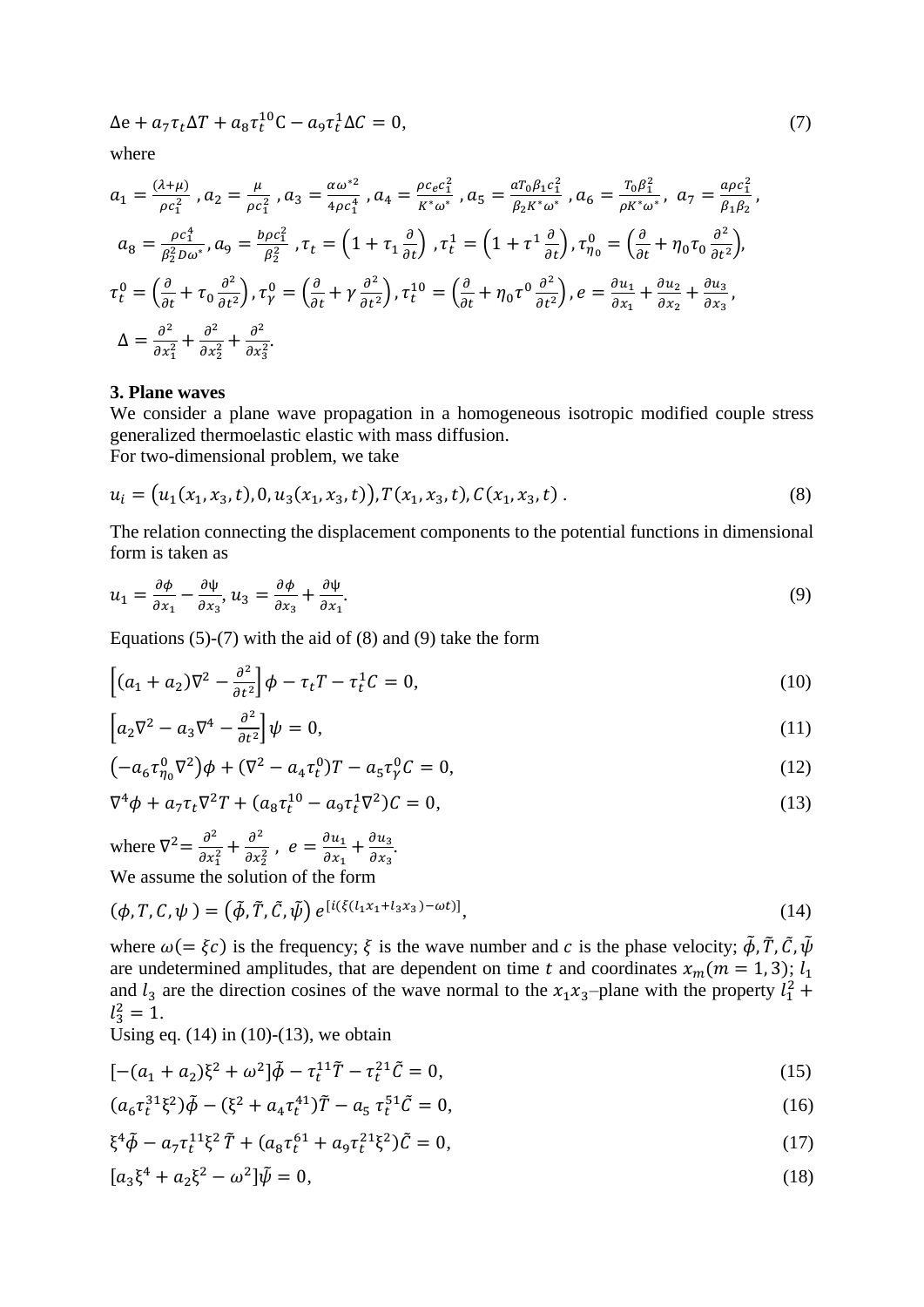where  $\tau_t^{11} = (1 + \tau_1(-i\omega))$ ,  $\tau_t^{21} = (1 + \tau^1(-i\omega))$ ,  $\tau_t^{31} = i\omega(1 - \eta_0\tau_0i\omega)$ ,  $\tau_t^{41} = i\omega(1 - \tau_0 i\omega), \tau_t^{51} = i\omega(-1 + i\omega\gamma)$ .

For the non-trivial solution of the system of equations (15)-(17) yields the following polynomial characteristic equation in  $\xi$  as:

$$
F_1 \xi^6 + F_2 \xi^4 + F_3 \xi^2 + F_4 = 0.
$$
\n(19)  
\nwhere  $F_1 = (a_9(a_1 + a_2) - 1)\tau_t^{21}$ ,  
\n
$$
F_2 = (a_1 + a_2)\{a_8\tau_t^{61} + a_4a_9\tau_t^{21}\tau_t^{41} + a_5a_7\tau_t^{11}\tau_t^{51}\} + a_6\tau_t^{31}\tau_t^{11}\tau_t^{21}(a_9 + a_7) - \tau_t^{21}(a_9 \omega^2 + a_4\tau_t^{41}) + a_5\tau_t^{51}\tau_t^{11}
$$
,  $F_3 = a_8\tau_t^{61}(-\omega^2 + a_6\tau_t^{31}\tau_t^{11} + a_4\tau_t^{41}(a_1 + a_2)) - \omega^2(a_5a_7\tau_t^{11}\tau_t^{51} + a_4a_9\tau_t^{21}\tau_t^{41})$ ,  $F_4 = -a_4a_8\tau_t^{41}\tau_t^{61}\omega^2$ .

Solving equation (19), we obtain six roots of  $\xi$ , in which three roots  $\xi_1$ ,  $\xi_2$  and  $\xi_3$  correspond to positive  $x_3$  – direction and other three roots  $-\xi_1, -\xi_2$  and  $-\xi_3$  correspond to negative  $x_3$  – direction. Corresponding to roots  $\xi_1$ ,  $\xi_2$  and  $\xi_3$  there exist three longitudinal waves in descending order of their velocities, namely longitudinal wave (P-wave), thermal wave (Twave) and mass diffusive wave (MD-wave). From equation (18), we obtain four roots of  $\xi$ , in which two roots  $\xi_1$  and  $\xi_2$  correspond to positive  $x_3$  – direction and other three roots  $-\xi_1$  and  $-\xi_2$  correspond to negative  $x_3$  – direction. Corresponding to roots  $\xi_1$  and  $\xi_2$  there exist two waves in descending order of their velocities, namely a set of coupled transverse waves (SV1 and SV2) waves. It is noticed that these two values are not affected by thermal and diffusion properly of the medium.

We now derive the expressions of phase velocity, attenuation coefficient, specific loss and penetration depth of these types of waves as

## **(i) Phase velocity**

The Phase velocities is given by

$$
V_i = \frac{\omega}{|\text{Re}(\xi_i)|}, \quad i = 1, 2, 3, 4, 5,
$$
\n(20)

where  $V_1$ ,  $V_2$ ,  $V_3$ ,  $V_4$ ,  $V_5$  are the phase velocities of P, T, MD, SV1 and SV2 waves respectively. **(ii) Attenuation coefficient**

The attenuation coefficient are defined as

$$
Q_i = \text{Im}(\xi_i), \quad i = 1, 2, 3 \tag{21}
$$

where  $Q_1$ ,  $Q_2$ ,  $Q_3$  are the attenuation coefficients of P-wave, T-wave, and MD-wave, respectively.

### **(iii) Specific loss**

The specific loss is the ratio of energy  $(\Delta W)$  dissipated in taking a specien through a stress cycle, to the elastic energy  $(W)$  stored in the specimen when the strain is a maximum. The specific loss is the most direct method of defining internal friction for a material. For a sinusoidal plane wave of small amplitude, Kolsky (1963) [37] shows that the specific loss  $\Delta W/W$  equals  $4\pi$  times of the absolute values of the imaginary part of  $\xi$  to the real part of  $\xi$ . i.e.

$$
R_i = \left(\frac{\Delta W}{W}\right)_i = 4\pi \left| \frac{\text{Im}(\xi_i)}{\text{Re}(\xi_i)} \right|, \quad i = 1, 2, 3 \tag{22}
$$

#### **(iv) Penetration depth**

The penetration depths is defined by

$$
S_i = \frac{1}{|\text{Im}(\xi_i)|}, \quad i = 1, 2, 3. \tag{23}
$$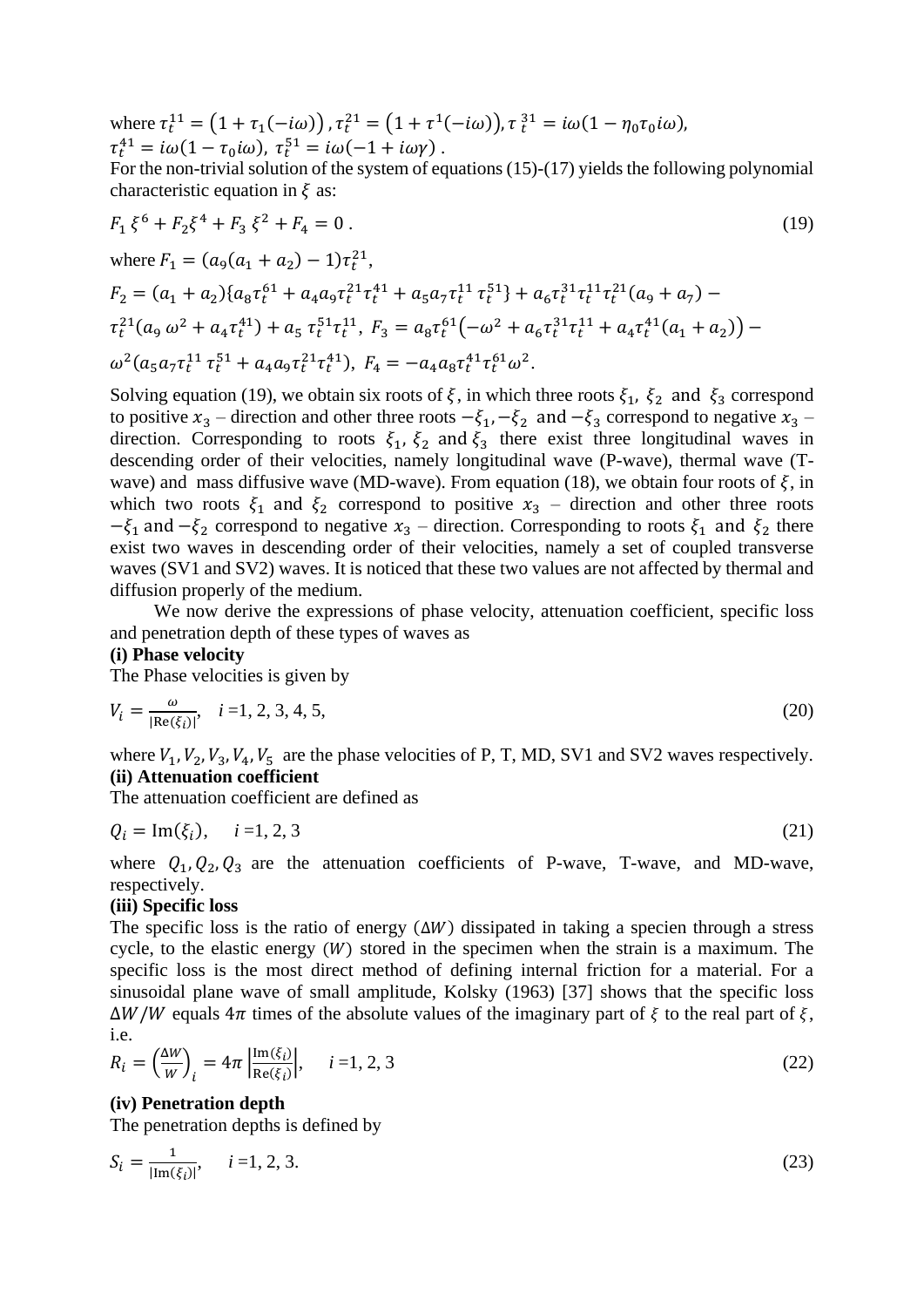## **4. Steady oscillations**

For the case of steady oscillations, we assume the displacement vector, temperature change and mass concentration as

$$
\big(\mathbf{u}(\mathbf{x},t),T(\mathbf{x},t),C(\mathbf{x},t)\big)=Re\big[(\overline{\mathbf{u}},\overline{T},\overline{C},e^{-i\omega t}\big],\tag{24}
$$

where  $\omega$  is the oscillation frequency and  $\omega > 0$ .

Make use  $(24)$  in equations  $(5)$  -  $(7)$ , we obtain the system of equations for steady oscillations as

$$
(a_2\Delta + \omega^2)\mathbf{u} + (a_1 + a_3\Delta)grad\ div\mathbf{u} - a_3\Delta^2\mathbf{u} - \delta_t^1 grad\ T - \delta_t^2 grad\ C = 0,
$$
 (25)

$$
\Delta T + a_4 \delta_t^3 T + a_5 \delta_t^4 C + a_6 \delta_t^5 \operatorname{div} \mathbf{u} = 0,\tag{26}
$$

$$
\Delta \operatorname{div} \mathbf{u} + a_7 \delta_t^1 \Delta T - (a_8 \delta_t^6 + a_9 \delta_t^2 \Delta) C = 0, \tag{27}
$$

where

 $\delta_t^1 = (1 + \tau_1(-i\omega))$ ,  $\delta_t^2 = (1 - \tau^1(-i\omega))$ ,  $\delta_t^3 = i\omega(1 - i\tau_0\omega)$ ,  $\delta_t^4 = i\omega(1 - i\gamma\omega)$ ,  $\delta_t^5 =$  $i\omega(1-\eta_0\tau_0 i\omega)$ ,  $\delta_t^6 = i\omega\big(1-\eta_0\tau^0(i\omega)\big)$ .

Introducing the matrix differential operator as

$$
\boldsymbol{F}(\boldsymbol{D}_{\boldsymbol{x}}) = \left\| F_{gh}(\boldsymbol{D}_{\boldsymbol{x}}) \right\|_{5 \times 5},\tag{28}
$$

where  $F_{mn}(\mathbf{D}_x) = (a_2\Delta + \omega^2 - a_3\Delta^2)\delta_{mn} + (a_1 + a_3\Delta)\frac{\partial^2}{\partial x_1 \partial x_2}$  $\frac{\partial^2}{\partial x_m \partial x_n}$ ,  $F_{45}(\mathbf{D}_x) = a_5 \delta_t^4$ ,

$$
F_{4n}(\mathbf{D}_x) = a_6 \delta_t^5 \frac{\partial}{\partial x_n}, \quad F_{44}(\mathbf{D}_x) = (\Delta + a_4 \delta_t^3), \quad F_{54}(\mathbf{D}_x) = a_7 \delta_t^1 \Delta, \quad F_{m4}(\mathbf{D}_x) = -\delta_t^1 \frac{\partial}{\partial x_m},
$$
\n
$$
F_{m4}(\mathbf{D}_x) = -\delta_t^2 \frac{\partial}{\partial x_m}, \quad F_{m4}(\mathbf{D}_x) = -\left(a_6 \delta_t^6 + a_7 \delta_t^2 \Delta\right), \quad F_{m4}(\mathbf{D}_x) = \Delta_t^3 \frac{\partial}{\partial x_m}, \quad F_{m4}(\mathbf{D}_x) = -\delta_t^2 \frac{\partial}{\partial x_m}, \quad F_{m4}(\mathbf{D}_x) = -\delta_t^3 \frac{\partial}{\partial x_m}, \quad F_{m4}(\mathbf{D}_x) = -\delta_t^4 \frac{\partial}{\partial x_m}, \quad F_{m4}(\mathbf{D}_x) = -\delta_t^4 \frac{\partial}{\partial x_m}, \quad F_{m4}(\mathbf{D}_x) = -\delta_t^4 \frac{\partial}{\partial x_m}, \quad F_{m4}(\mathbf{D}_x) = -\delta_t^4 \frac{\partial}{\partial x_m}, \quad F_{m4}(\mathbf{D}_x) = -\delta_t^4 \frac{\partial}{\partial x_m}, \quad F_{m4}(\mathbf{D}_x) = -\delta_t^4 \frac{\partial}{\partial x_m}, \quad F_{m4}(\mathbf{D}_x) = -\delta_t^4 \frac{\partial}{\partial x_m}, \quad F_{m4}(\mathbf{D}_x) = -\delta_t^4 \frac{\partial}{\partial x_m}, \quad F_{m4}(\mathbf{D}_x) = -\delta_t^4 \frac{\partial}{\partial x_m}, \quad F_{m4}(\mathbf{D}_x) = -\delta_t^4 \frac{\partial}{\partial x_m}, \quad F_{m4}(\mathbf{D}_x) = -\delta_t^4 \frac{\partial}{\partial x_m}, \quad F_{m4}(\mathbf{D}_x) = -\delta_t^4 \frac{\partial}{\partial x_m}, \quad F_{m4}(\mathbf{D}_x) = -\delta_t^4 \frac{\partial}{\partial x_m}, \quad F_{m4}(\mathbf{D}_x) = -\delta_t^4 \frac{\partial}{\partial x_m}, \quad F_{m4}(\mathbf{D}_x) =
$$

$$
F_{m5}(\mathbf{D}_x) = -\delta_t^2 \frac{\partial}{\partial x_m}, \ F_{55}(\mathbf{D}_x) = -(a_8 \delta_t^6 + a_9 \delta_t^2 \Delta), \ F_{5n}(\mathbf{D}_x) = \Delta \frac{\partial}{\partial x_n}, m, n = 1, 2, 3. \tag{29}
$$

Here  $\delta_{mn}$  is the Kronecker delta function.

The system of equations  $(25) - (27)$  can be written as

$$
F(D_x)U(x) = 0,\t\t(30)
$$

where  $\mathbf{U} = (\mathbf{u}, T, C)$  is a five component vector function on  $E^3$ . We assume that

$$
a_3^3 a_9 \delta_t^2 \neq 0. \tag{31}
$$

If the condition (31) is satisfied, then  $\vec{F}$  is an elliptic differential operator (Hörmander, 1963) [38].

**Definition:** The fundamental solution of the system of equations (25) - (27) (the fundamental matrix of operator *F*) is the matrix  $G(x) = ||G_{gh}(x)||_{5\times 5}$  satisfying the condition (Hörmander, 1963) [38]:

$$
F(D_x)G(x) = \delta(x)I(x),\tag{32}
$$

where  $\delta()$  is the Dirac delta,  $I = ||\delta_{gh}||_{5\times 5}$  is the unit matrix and  $x \in E^3$ . Now we construct  $G(x)$  in terms of the elementary functions.

# **5. Fundamental solution of system of equations of steady oscillations**

We consider the system of equations

$$
(a_2\Delta + \omega^2 - a_3\Delta^2)\mathbf{u} + (a_1 + a_3\Delta)grad\ div\mathbf{u} + a_6\delta_t^5 grad\ T + \Delta grad\ C = \mathbf{H},\tag{33}
$$

$$
-\delta_t^1 \operatorname{div} \boldsymbol{u} + (\Delta + a_4 \delta_t^3) T + (a_7 \delta_t^1 \Delta) C = L,\tag{34}
$$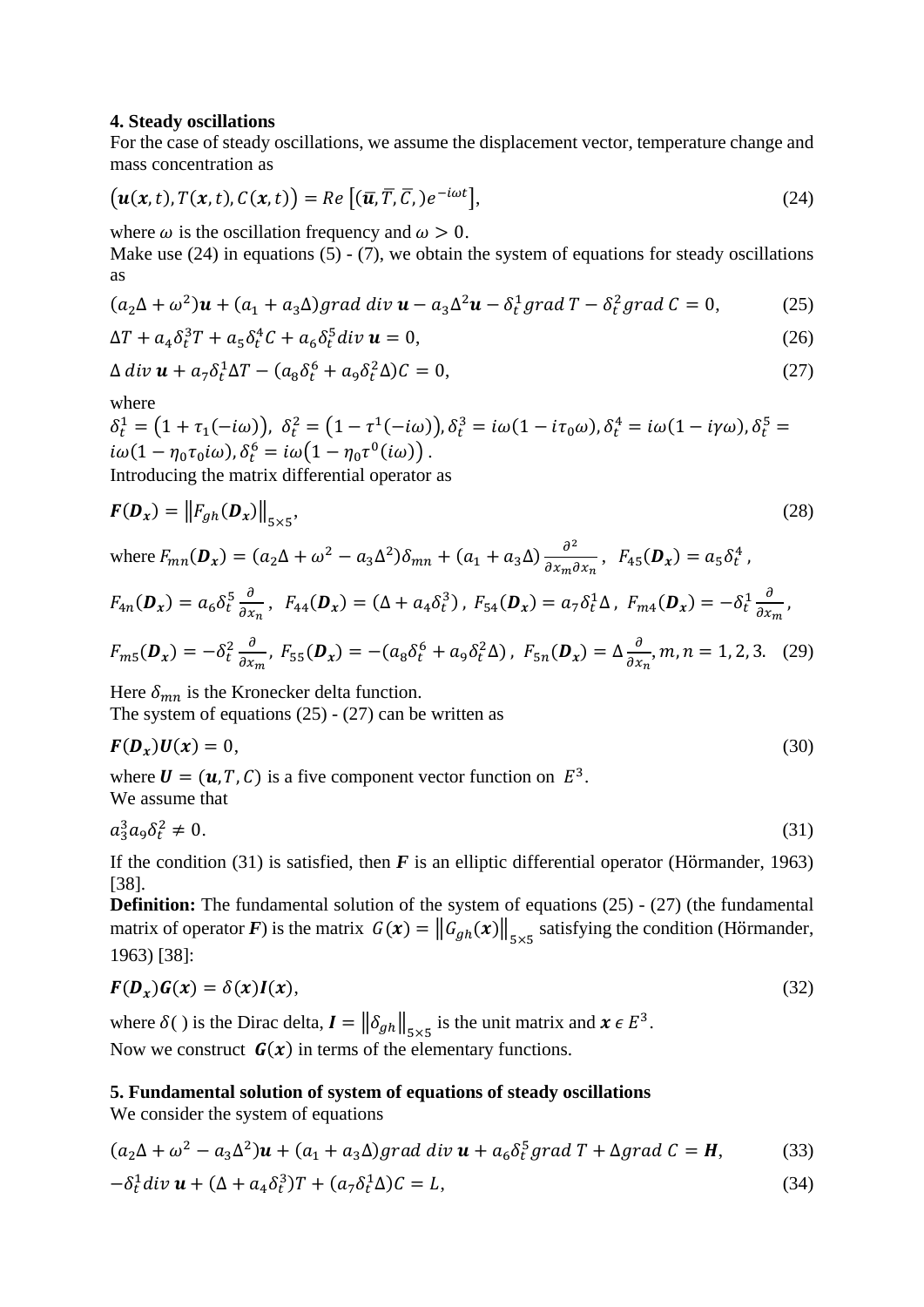$$
-\delta_t^2 \ div \mathbf{u} + a_5 \delta_t^4 T - (a_8 \delta_t^6 + a_9 \delta_t^2 \Delta) C = M,
$$
\n(35)

where **H** is the three-component vector is function on  $E^3$  and L and M are scalar functions on  $E^3$ .

The system of equations (33), (34) and (35) may be written in the form

$$
F^{tr}(\mathbf{D}_x)U(x) = \mathbf{Q}(x),\tag{36}
$$

where  $F^{tr}$  is the transpose of matrix  $F, Q = (H, L, M)$ , and  $x \in E^3$ . Applying the div operator on equation (33), we obtain

$$
[(a_1 + a_2)\Delta + \omega^2]div \mathbf{u} + a_6 \delta_t^5 \Delta T + \Delta^2 C = div \mathbf{H},
$$
\n(37)

$$
-\delta_t^1 \operatorname{div} \mathbf{u} + (\Delta + a_4 \delta_t^3) T + (a_7 \delta_t^1 \Delta) C = L,\tag{38}
$$

$$
-\delta_t^2 \ div \mathbf{u} + a_5 \delta_t^4 T - (a_8 \delta_t^6 + a_9 \delta_t^2 \Delta) C = M,
$$
\n(39)

Equations (37)-(39) can be written as

$$
\Gamma_1(\Delta)S = \psi,\tag{40}
$$

where  $\Gamma_1(\Delta) = e^* \det N(\Delta)$ ,  $\mathbf{S} = (div \mathbf{u}, T, C)$ ,  $\mathbf{\psi} = (\psi_1, \psi_2, \psi_3)$  and

$$
N(\Delta) = ||N_{mn}||_{3\times3} = \left\| \begin{pmatrix} (a_1 + a_2)\Delta + \omega^2 & a_6 \delta_t^5 \Delta & \Delta^2 \\ -\delta_t^1 & (\Delta + a_4 \delta_t^3) & (a_7 \delta_t^4 \Delta) \\ -\delta_t^2 & a_5 \delta_t^4 & -(a_8 \delta_t^6 + a_9 \delta_t^2 \Delta) \end{pmatrix} \right\|_{3\times3},
$$

$$
e^* = -\frac{1}{(a_1 + a_2)a_9 \delta_t^2}, \psi_n = e^* \sum_{m=1}^3 N_{mn}^* d_m, (d_1, d_2, d_3) = (div \mathbf{H}, L, M), n = 1, 2, 3. (41)
$$

and  $N_{mn}^*$  is the cofactor of the elements  $N_{mn}$  of the matrix N. From (41) we notice that

$$
\Gamma_1(\Delta) = \prod_{m=1}^3 (\Delta + \lambda_m^2),\tag{42}
$$

where  $\lambda_m^2$ ,  $m = 1, 2, 3$  are the roots of the equation  $\Gamma_1(-\kappa) = 0$  (with respect to  $\kappa$ ). Applying the operator  $\Gamma_1(\Delta)$  on equation (33), we obtain  $\Gamma_1(\Delta)(a_2\Delta+\omega^2-a_3\Delta^2)\mathbf{u}=$ 

$$
[-(a_1 + a_3 \Delta)grad \psi_1 - (a_6 \delta_t^5) grad \psi_2 - \Delta grad \psi_3 + \Gamma_1(\Delta)H],
$$
\n(43)

The above equation (43) can be written as

$$
\Gamma_1(\Delta)\Gamma_2(\Delta)\mathbf{u} = \widetilde{\boldsymbol{\psi}},\tag{44}
$$

where

$$
\Gamma_2(\Delta) = f^* \det \left\| \begin{matrix} -a_3 \Delta + a_2 & -\omega \\ \omega & \Delta \end{matrix} \right\|_{2 \times 2}, f^* = -\frac{1}{a_3} \tag{45}
$$

$$
\widetilde{\boldsymbol{\psi}} = f^*[-(a_1 + a_3 \Delta)grad \psi_1 + \{\Gamma_1(\Delta)\boldsymbol{H} - (a_6 \delta_t^5) grad \psi_2 - \Delta grad \psi_3\}].
$$
\n(46)

It is evident that

$$
\Gamma_2(\Delta) = (\Delta + \lambda_3^2)(\Delta + \lambda_4^2),\tag{47}
$$

where  $\lambda_m^2$ ,  $m = 4, 5$  are the roots of the equation  $\Gamma_1(-\kappa) = 0$  (with respect to  $\kappa$ ). From (40) and (44), we get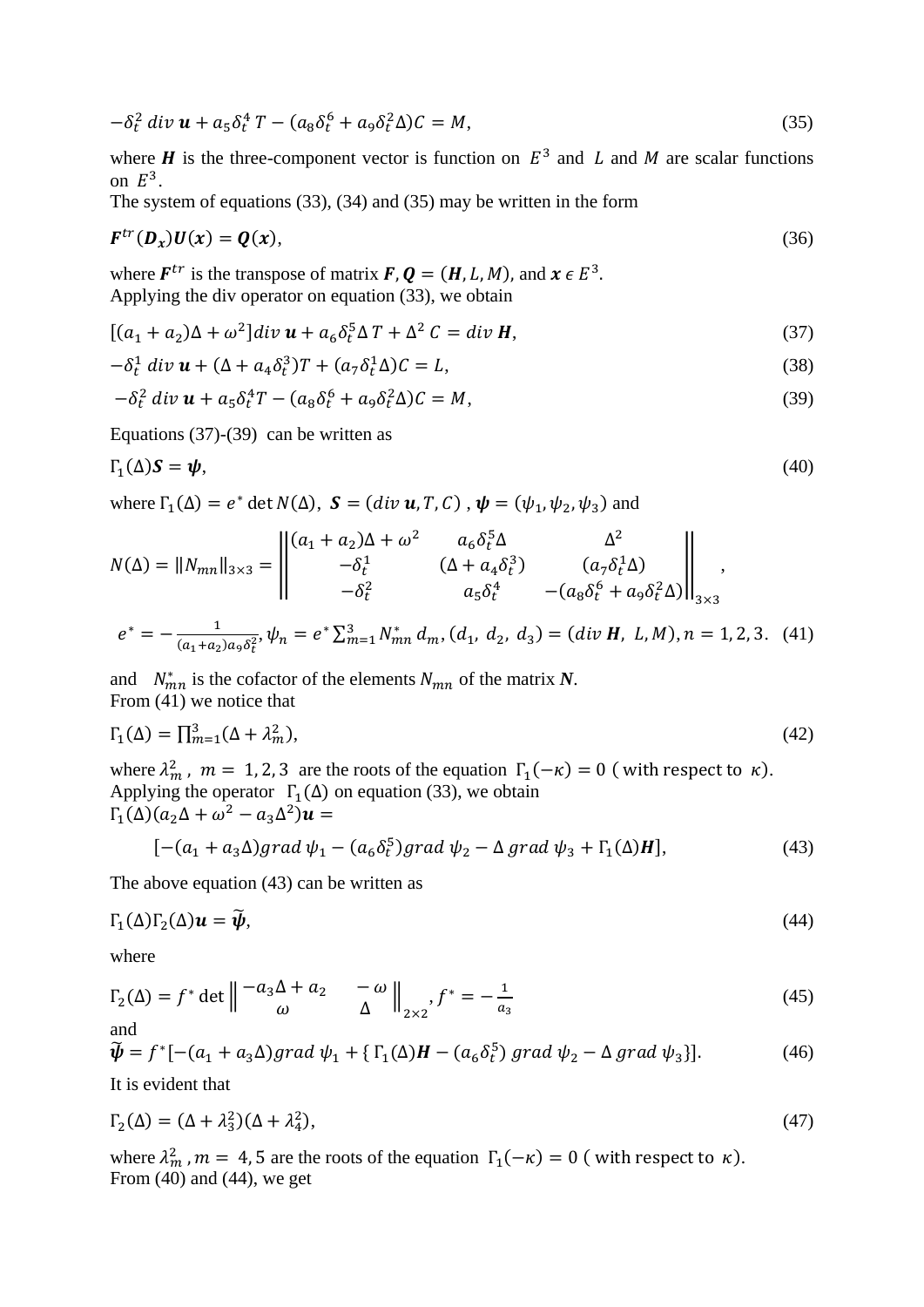$$
\Theta(\Delta) U(x) = \widehat{\psi}(x),\tag{48}
$$

where

$$
\widehat{\boldsymbol{\psi}}(\mathbf{x}) = (\widetilde{\boldsymbol{\psi}}, \psi_2, \psi_3), \Theta(\Delta) = ||\Theta_{gh}(\Delta)||_{5 \times 5}, \Theta_{mm}(\Delta) = \Gamma_1(\Delta)\Gamma_2(\Delta) = \prod_{q=1}^5 (\Delta + \lambda_q^2),
$$
  

$$
\Theta_{gh}(\Delta) = 0, \ \Theta_{44}(\Delta) = \Gamma_1(\Delta), \Theta_{55}(\Delta) = \Gamma_1(\Delta), m = 1, 2, 3, g, h = 1, 2, 3, 4, 5, g \neq h. \tag{49}
$$
  
Equations (40) and (44) can be rewritten in the form  

$$
\widetilde{\boldsymbol{\psi}} = [f^* \Gamma(\Delta) \mathbf{1} + g_1(\Delta) \operatorname{grad} \operatorname{div} \mathbf{U}] \mathbf{1} + g_2(\Delta) \operatorname{grad} \mathbf{I} + g_3(\Delta) \operatorname{grad} \mathbf{M}
$$

$$
\widetilde{\Psi} = [f^* \Gamma_1(\Delta) \mathbf{J} + q_{11}(\Delta) \text{grad div}]\mathbf{H} + q_{21}(\Delta) \text{ grad } L + q_{31}(\Delta) \text{ grad } M,
$$
  
\n
$$
\psi_2 = q_{12}(\Delta) \text{ div } \mathbf{H} + q_{22}(\Delta) L + q_{32}(\Delta) M,
$$
  
\n
$$
\psi_3 = q_{13}(\Delta) \text{ div } \mathbf{H} + q_{23}(\Delta) L + q_{33}(\Delta) M,
$$
  
\nwhere  $\mathbf{J} = ||\delta_{gh}||_{3 \times 3}$  is the unit matrix. In equation (50) we use the following notations:  
\n
$$
q_{m1}(\Delta) = -f^* e^* [(a_1 + a_3 \Delta) N_{m1}^* + (a_6 \delta_t^5) N_{m2}^* + \Delta N_{m3}^*], q_{m2}(\Delta) = e^* N_{m2}^*,
$$
  
\n
$$
q_{m3}(\Delta) = e^* N_{m3}^*, m = 1, 2, 3.
$$
\n(50)

Now from (50) we have that

$$
\widehat{\psi} = R^{tr}(D_x)Q(x),\tag{51}
$$

where  $R^{tr}$  is the transpose of matrix **R** and

$$
\mathbf{R} = \|R_{gh}\|_{5\times 5}, R_{mn}(\mathbf{D}_x) = f^* \Gamma_1(\Delta) \delta_{mn} + q_{11}(\Delta) \frac{\partial^2}{\partial x_m \partial x_n},
$$
  
\n
$$
R_{14}(\mathbf{D}_x) = q_{12}(\Delta) \frac{\partial}{\partial x_m}, R_{15}(\mathbf{D}_x) = q_{13}(\Delta) \frac{\partial}{\partial x_m}, R_{41}(\mathbf{D}_x) = q_{21}(\Delta) \frac{\partial}{\partial x_m},
$$
  
\n
$$
R_{44}(\mathbf{D}_x) = q_{22}(\Delta), R_{45}(\mathbf{D}_x) = q_{23}(\Delta), R_{5n}(\mathbf{D}_x) = q_{31}(\Delta) \frac{\partial}{\partial x_m}, R_{54}(\mathbf{D}_x) = q_{32}(\Delta),
$$
  
\n
$$
R_{55}(\mathbf{D}_x) = q_{33}(\Delta). \qquad m, n = 1, 2, 3.
$$
  
\n(52)

Now from equations (36), (48) and (51), we obtain

$$
\Theta \mathbf{U} = \mathbf{R}^{tr} \mathbf{F}^{tr} \mathbf{U},\tag{53}
$$

It implies that  $R^{tr}F^{tr} = \Theta$ 

$$
\Theta(\Delta) = R(D_x)F(D_x). \tag{54}
$$

We assume that

$$
\lambda_m^2 \neq \lambda_n^2 \neq 0, \qquad m, n = 1, 2, 3, 4, 5 \quad m \neq n. \tag{55}
$$

Let

$$
Y(\mathbf{x}) = ||Y_{rs}(\mathbf{x})||_{5 \times 5}, Y_{mm}(\mathbf{x}) = \sum_{n=1}^{5} r_{1n} \zeta_n(\mathbf{x}),
$$
  
\n
$$
Y_{vw}(\mathbf{x}) = 0; \ m = 1, 2, 3, 4; \ v, w = 1, 2, 3, 4, 5; \ v \neq w,
$$
\n(56)

where

$$
\zeta_n(x) = \frac{-1}{4\pi \bar{x}} \exp(i \lambda_n |x|),\tag{57}
$$

$$
r_{1n} = \prod_{m=1, m \neq n}^{4} (\lambda_m^2 - \lambda_n^2)^{-1}, \quad n = 1, 2, 3, 4, 5. \tag{58}
$$

We will prove the following lemma.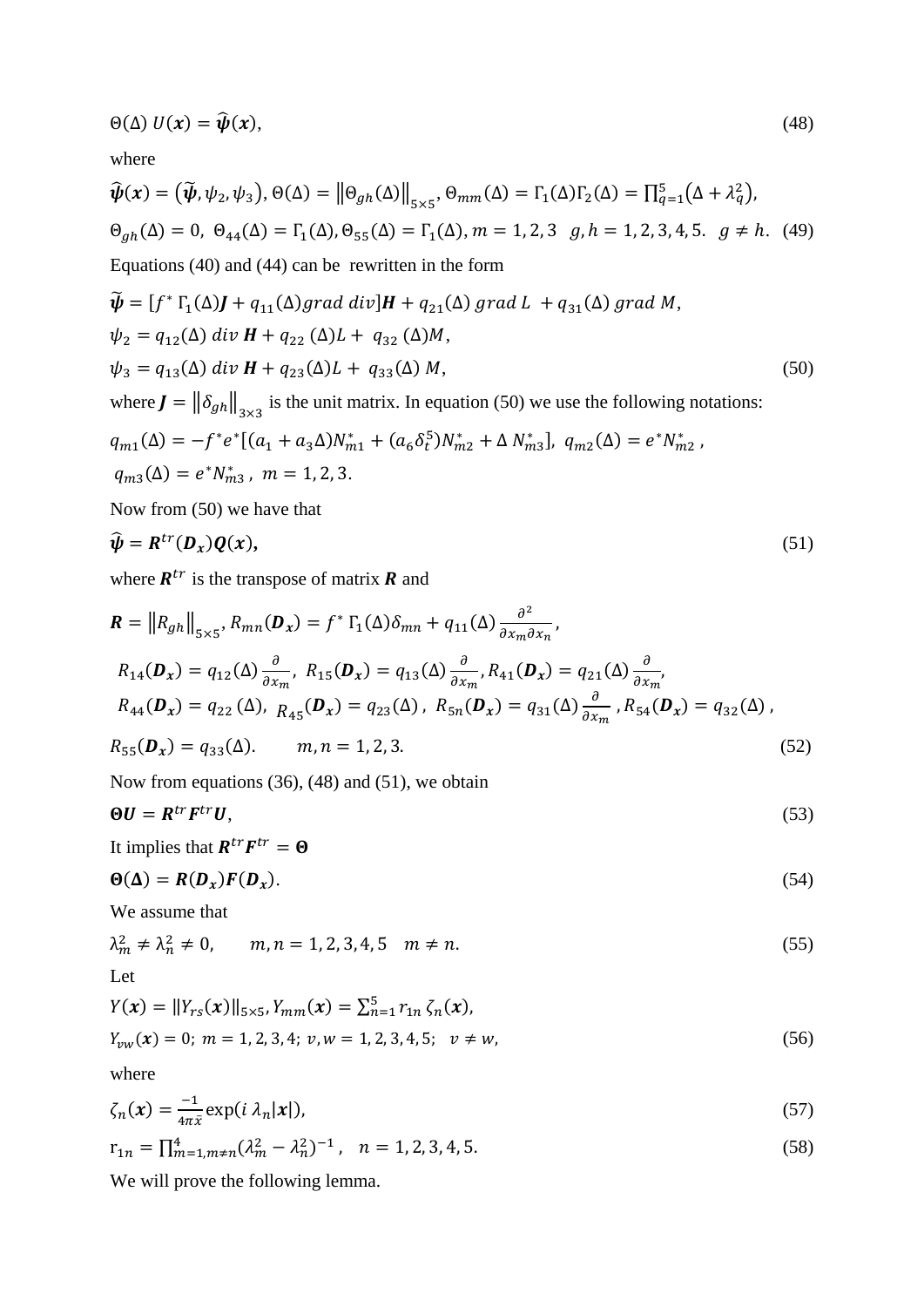**Lemma:** The matrix **Y** defined above is the fundamental matrix of operator  $\Theta(\Delta)$ , is that

$$
\Theta(\Delta)Y(x) = \delta(x)I(x) \tag{59}
$$

**Proof:** To prove the lemma, it is sufficient to prove that

$$
\Gamma_1(\Delta)\Gamma_2(\Delta)Y_{11}(x) = \delta(x). \tag{60}
$$

We find that

$$
r_{11} + r_{12} + r_{13} + r_{14} + r_{15} = 0,
$$
  
\n
$$
r_{12}(\lambda_{1}^{2} - \lambda_{2}^{2}) + r_{13}(\lambda_{1}^{2} - \lambda_{3}^{2}) + r_{14}(\lambda_{1}^{2} - \lambda_{4}^{2}) + r_{15}(\lambda_{1}^{2} - \lambda_{5}^{2}) = 0,
$$
  
\n
$$
r_{13}(\lambda_{1}^{2} - \lambda_{3}^{2})(\lambda_{2}^{2} - \lambda_{3}^{2}) + r_{14}(\lambda_{1}^{2} - \lambda_{4}^{2})(\lambda_{2}^{2} - \lambda_{4}^{2}) + r_{15}(\lambda_{1}^{2} - \lambda_{5}^{2})(\lambda_{2}^{2} - \lambda_{5}^{2}) = 0,
$$
  
\n
$$
r_{14}(\lambda_{1}^{2} - \lambda_{4}^{2})(\lambda_{2}^{2} - \lambda_{4}^{2})(\lambda_{3}^{2} - \lambda_{4}^{2}) + r_{15}(\lambda_{1}^{2} - \lambda_{5}^{2})(\lambda_{2}^{2} - \lambda_{5}^{2})(\lambda_{3}^{2} - \lambda_{5}^{2}) = 0,
$$
  
\n
$$
r_{15}(\lambda_{1}^{2} - \lambda_{5}^{2})(\lambda_{2}^{2} - \lambda_{5}^{2})(\lambda_{3}^{2} - \lambda_{5}^{2})(\lambda_{4}^{2} - \lambda_{5}^{2}) = 1,
$$
  
\n
$$
(\Delta + \lambda_{m}^{2})\zeta_{n}(x) = \delta(x) + (\lambda_{m}^{2} - \lambda_{n}^{2})\zeta_{n}(x), \quad m, n = 1, 2, 3, 4, 5.
$$
  
\nNow we consider

$$
\Gamma_{1}(\Delta)\Gamma_{2}(\Delta)Y_{11}(x) = (\Delta + \lambda_{2}^{2})(\Delta + \lambda_{3}^{2})(\Delta + \lambda_{4}^{2})(\Delta + \lambda_{5}^{2})\sum_{n=1}^{5} \left[r_{1n}\left(\delta + \left((\lambda_{1}^{2} - \lambda_{n}^{2})\right)\right)\zeta_{n}\right]
$$
\n
$$
= (\Delta + \lambda_{2}^{2})(\Delta + \lambda_{3}^{2})(\Delta + \lambda_{4}^{2})(\Delta + \lambda_{5}^{2})\sum_{n=2}^{5} \left[r_{1n}(\lambda_{1}^{2} - \lambda_{n}^{2})\zeta_{n}\right]
$$
\n
$$
= (\Delta + \lambda_{3}^{2})(\Delta + \lambda_{4}^{2})(\Delta + \lambda_{5}^{2})\sum_{n=2}^{5} \left[r_{1n}(\lambda_{1}^{2} - \lambda_{n}^{2})(\delta + (\lambda_{2}^{2} - \lambda_{n}^{2}))\zeta_{n}\right]
$$
\n
$$
= (\Delta + \lambda_{3}^{2})(\Delta + \lambda_{4}^{2})(\Delta + \lambda_{5}^{2})\sum_{n=3}^{5} \left[r_{1n}(\lambda_{1}^{2} - \lambda_{n}^{2})(\lambda_{2}^{2} - \lambda_{n}^{2}))\zeta_{n}\right]
$$
\n
$$
= (\Delta + \lambda_{4}^{2})(\Delta + \lambda_{5}^{2})\sum_{n=3}^{5} \left[r_{1n}(\lambda_{1}^{2} - \lambda_{n}^{2})(\lambda_{2}^{2} - \lambda_{n}^{2})(\delta + (\lambda_{3}^{2} - \lambda_{n}^{2}))\zeta_{n}\right]
$$
\n
$$
= (\Delta + \lambda_{4}^{2})(\Delta + \lambda_{5}^{2})\sum_{n=4}^{5} \left[r_{1n}(\lambda_{1}^{2} - \lambda_{n}^{2})(\lambda_{2}^{2} - \lambda_{n}^{2})(\lambda_{3}^{2} - \lambda_{n}^{2}))\zeta_{n}\right]
$$
\n
$$
= (\Delta + \lambda_{5}^{2})\sum_{n=4}^{5} \left[\frac{r_{1n}(\lambda_{1}^{2} - \lambda_{n}^{2})(\lambda_{2}^{2} - \lambda_{n}^{2})(\lambda_{3}^{2} - \lambda_{n}^{2})(\lambda_{4}^{2} - \lambda_{n}^{2})\right] = (\Delta + \lambda
$$

We introduce the matrix

 $\mathbb{R}^2$ 

$$
G(x) = R(D_x)Y(x). \tag{63}
$$

From equations  $(50)$ ,  $(56)$  and  $(60)$ , we obtain

$$
F(D_x)G(x) = F(D_x)R(D_x)Y(x) = \Theta(\Delta)Y(x) = \delta(x)I(x).
$$
\n(64)

Hence  $G(x)$  is a solution of (32).

Therefore, we have proved the following theorem

**Theorem:** The matrix  $G(x)$  defined by (64) is the fundamental solution of the system of equations (25)-(27).

## **6. Basic properties of the matrix**  $G(x)$

**Property 1:** Each column of the matrix  $G(x)$  is the solution of the system of equations (25)-(27) at every point  $x \in E^3$  except the origin.

**Property 2:** The matrix  $G(x)$  can be written in the form

$$
G = ||G_{gh}||_{5 \times 5}, G_{mn}(x) = R_{mn}(D_x)Y_{11}(x),
$$
  
\n
$$
G_{m5}(x) = R_{m5}(D_x)Y_{55}(x), \quad m, n = 1, 2, 3, 4, 5.
$$
\n(65)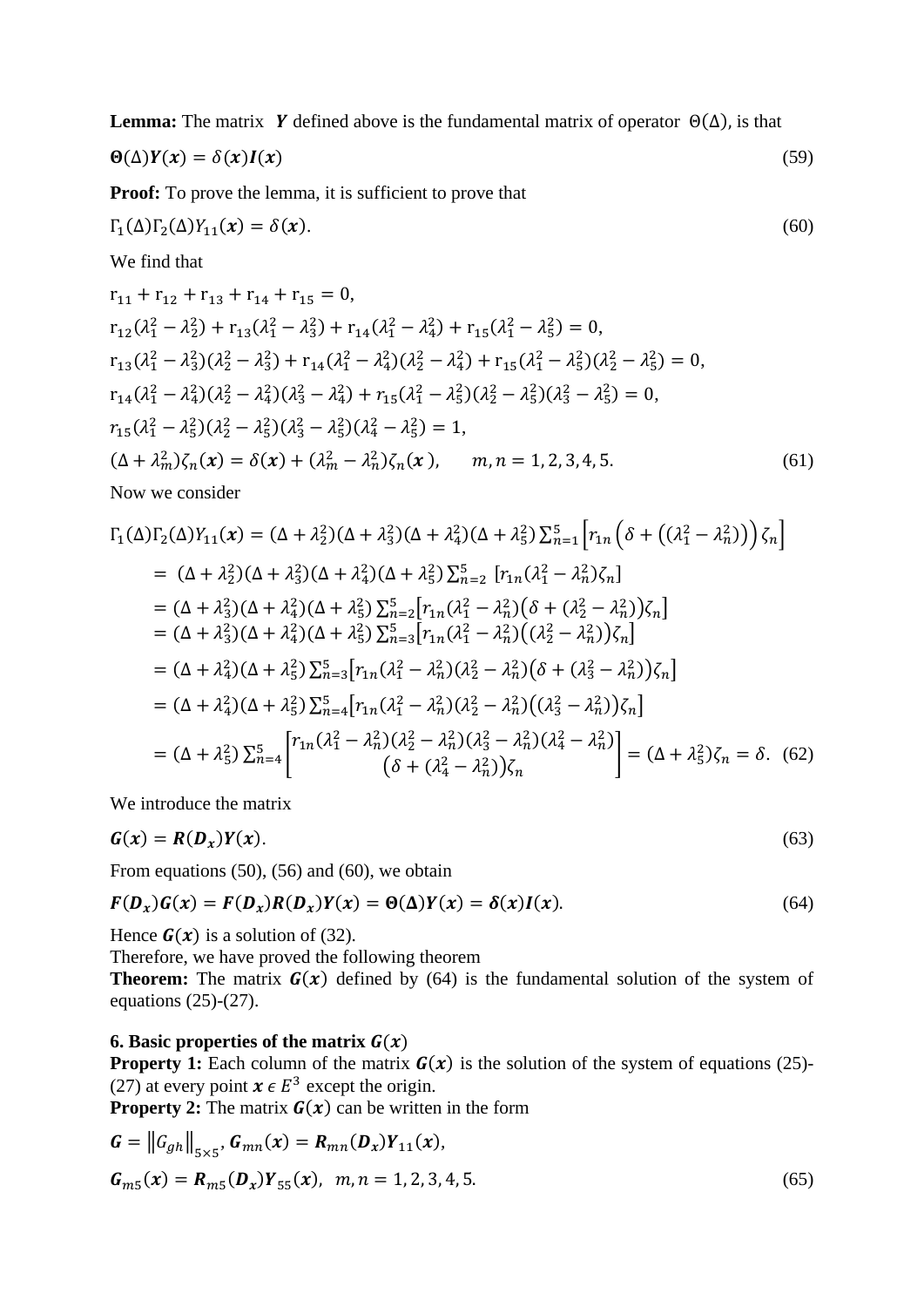## **7. Particular cases**

(i) If  $\tau_1 = \tau^1 = 0$ ,  $\eta_0 = 1$ ,  $\gamma = \tau_0$  in equation (19), we obtain the corresponding results for modified couple stress thermoelastic with mass diffusion material for Lord-Shulman (L-S) model.

(ii) If  $\eta_0 = 0$ ,  $\gamma = \tau^0$  in equation (19), we obtain the corresponding results for modified couple stress thermoelastic with mass diffusion material for Green-Lindsay (G-L) model.

(iii) If  $\alpha = 0$  in equation (18) and (19), we obtain the corresponding results for generalized thermoelastic with mass diffusion model.

**Subcases.** (i) If  $\alpha = 0$  in particular case (i), we obtain the results for thermoelastic with mass diffusion for Lord Shulman (L-S) model. (ii) If  $\alpha = 0$  in particular case (ii), we obtain the corresponding results for thermoelastic with mass diffusion for Green Lindsay (G-L) model.

## **8. Numerical results and discussion**

For numerical computations, we take the copper material Sherief and Saleh (2005) [24] (thermoelastic diffusion solid) as:

 $\lambda = 7.76 \times 10^{10} Kg m^{-1} s^{-2}$ ,  $\mu = 3.86 \times 10^{10} Kg m^{-1} s^{-2}$ ,  $T_0 = 0.293 \times 10^3 K$ ,  $c_e =$  $0.3831 \times 10^3$  JKg<sup>-1</sup>K<sup>-1</sup>,  $\alpha_t = 1.78 \times 10^{-5}$ K<sup>-1</sup>,  $\alpha_c = 1.98 \times 10^{-4}$   $m^3$  Kg<sup>-1</sup>,  $\alpha = 1.02 \times 10^{-4}$  $10^{4}m^{2}s^{-2}K^{-1}$ ,  $b = 9 \times 10^{5}Kg^{-1}m^{5}s^{-2}$ ,  $D = 0.85 \times 10^{-8}Kgsm^{-3}$ ,  $\rho = 8.954 \times$  $10^3 K g m^{-3}$ ,  $K^* = 0.383 \times 10^3 W m^{-1} K^{-1}$ ,  $\alpha = 0.05 K g m s^{-2}$ ,  $t = 0.5 s$ ,  $\tau_0 = 0.01 s$ ,  $\tau^0 = 0.02 \text{ s}, \tau_1 = 0.07 \text{ s}, \tau^1 = 0.08 \text{ s}.$ 

The software Matlab 7.10.4 has been used to determine the values of phase velocity, attenuation coefficient, specific loss and penetration depth of plane waves. The variations of phase velocity, attenuation coefficients, specific loss and penetration depth with respect to frequency are shown in Figs. 1-14, respectively.

In Figures 1-3 and 6-14, the solid line corresponds to couple stress LS model (CTLS), small dash line corresponds to couple stress GL model (CTGL), solid line with centre symbols (×) corresponds to without couple stress LS model (WCTLS), small dash line with centre symbols  $(\times)$  corresponds to without couple stress GL model (WCTGL). In Figure 4, solid line corresponds to couple stress (CT), small dash line corresponds to without couple stress (WCT). In Figure 5, small dash dotted line corresponds to couple stress (CT) for  $\alpha = 0.01$ , small dash line corresponds to couple stress (CT) for  $\alpha = 0.05$ , solid line corresponds to couple stress (CT) for  $\alpha = 0.1$ .

**Phase velocity.** From Figures 1 - 3, it is noticed that the values of  $V_1$ ,  $V_2$  and  $V_3$  increase rapidly with the increase in the values of frequency for all the theories of thermoelasticity. We find that the values of  $V_1$  are more for WCT(LS) and CT(LS) in comparison to WCT(GL) and CT(GL) theories. The values of  $V_2$  are higher for CT(LS) and WCT(LS) in comparison to CT(GL) and WCT(GL). Due to relaxation times the value of  $V_3$  are more for WCT(GL) and CT(GL) in comparison to CT(LS) and WCT(LS). Figure 4 shows that the values of phase velocity  $V_4$  is less for lower frequency and more for higher frequency for CT with comparison to WCT. Figure 5 shows that the values of phase velocity  $V_5$  for  $\alpha = 0.1$  are higher than for other two values of  $\alpha = 0.01, 0.05$ .

**Attenuation coefficient.** Figure 6 shows that the values of attenuation coefficient  $Q_1$ increase as frequency increase for CT(LS) and WCT(GL), whereas it increase monotonically in the range  $0 < \omega \le 6$  for CT(GL) and WCT(GL) and for  $\omega > 6$ , the opposite behaviour is noticed. Figure 7 shows that the values of attenuation coefficient  $Q_2$  increase with increase of frequency but the values of  $Q_2$  are more for WCT(LS) in comparison to CT(LS). The value of  $Q_2$  increases with small magnitude in the range  $0 < \omega < 5$  for CT(GL) and WCT(GL) and for  $\omega \geq 5$ , the opposite behaviour is noticed. Figure 8 indicates that the value of attenuation coefficient  $Q_3$  increases monotonically for both CT (LS) and CT(GL) theories. The value of  $Q_3$ for CT (GL) increases with high magnitude as compared to CT(LS) theory.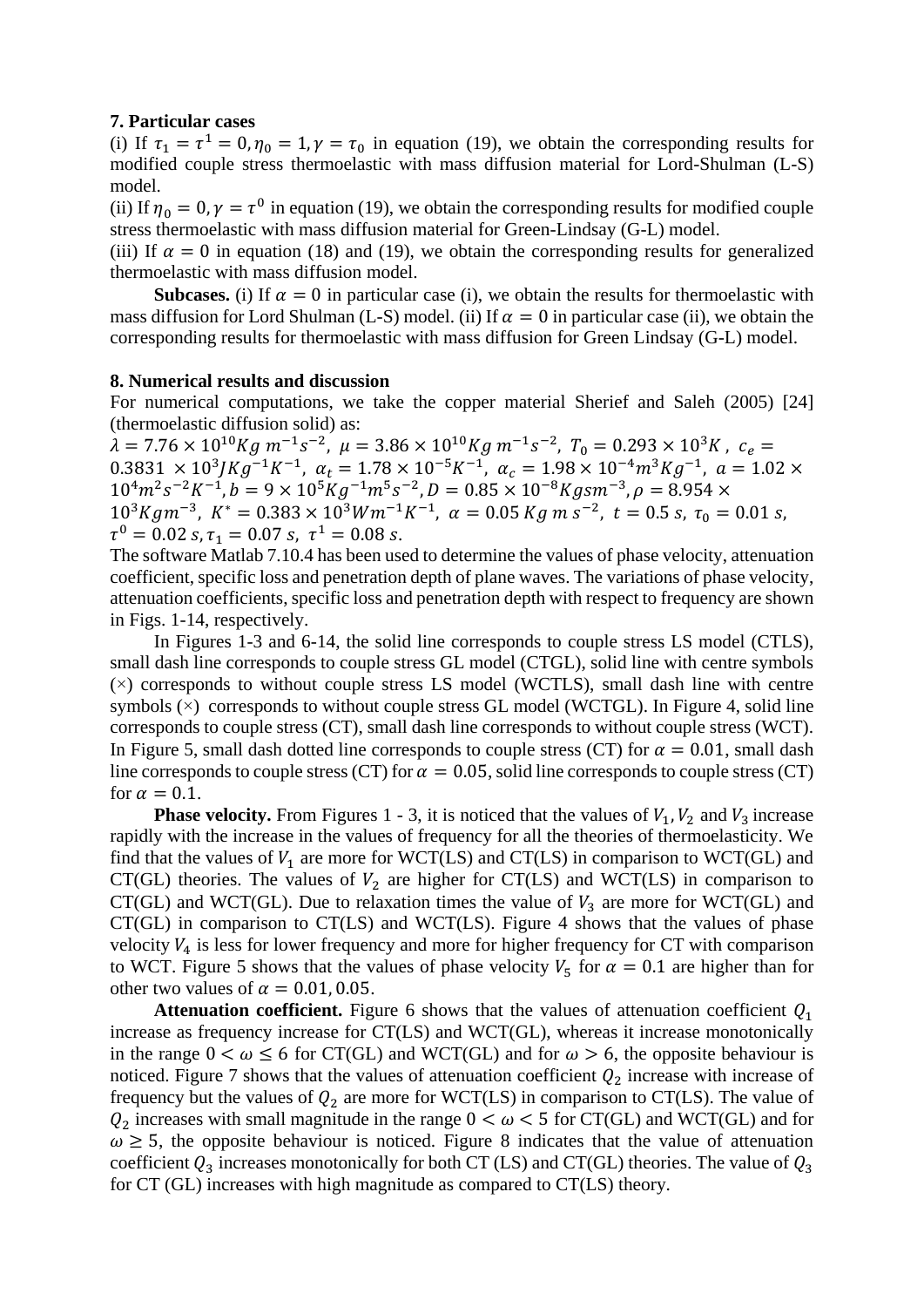

Fig. 1. Variations of phase velocity  $V_1$  w.r.t frequency



**Fig. 3.** Variations of phase velocity  $V_3$  w.r.t frequency.



**Fig. 5.** Variations of phase velocity  $V_5$  w.r.t frequency.



**Fig. 2.** Variations of phase velocity  $V_2$  w.r.t frequency.



**Fig. 4.** Variations of phase velocity  $V_4$  w.r.t frequency.



**Fig. 6.** Variations of attenuation coefficient  $Q_1$  w.r.t. frequency.

**Specific loss.** We notice from Fig. 9 that the values of specific loss  $R_1$  decrease as frequency increase for CT(LS), CT(GL), WCT(LS) and WCT(GL). The values of specific loss for CT(LS) and WCT(LS) are more in comparison to CT(GL) and WCT(GL). Figure 10 depicts that the values of specific loss  $R_2$  increase monotonically for CT(LS) and WCT(LS) and decrease sharply for CT(GL) and WCT(GL) with higher magnitude. Figure 11 indicates that the values of specific loss  $R_3$  increase with increase in the value of frequency. It is evident that the values of  $R_3$  for CT(GL) is higher as compared to CT(LS) theory.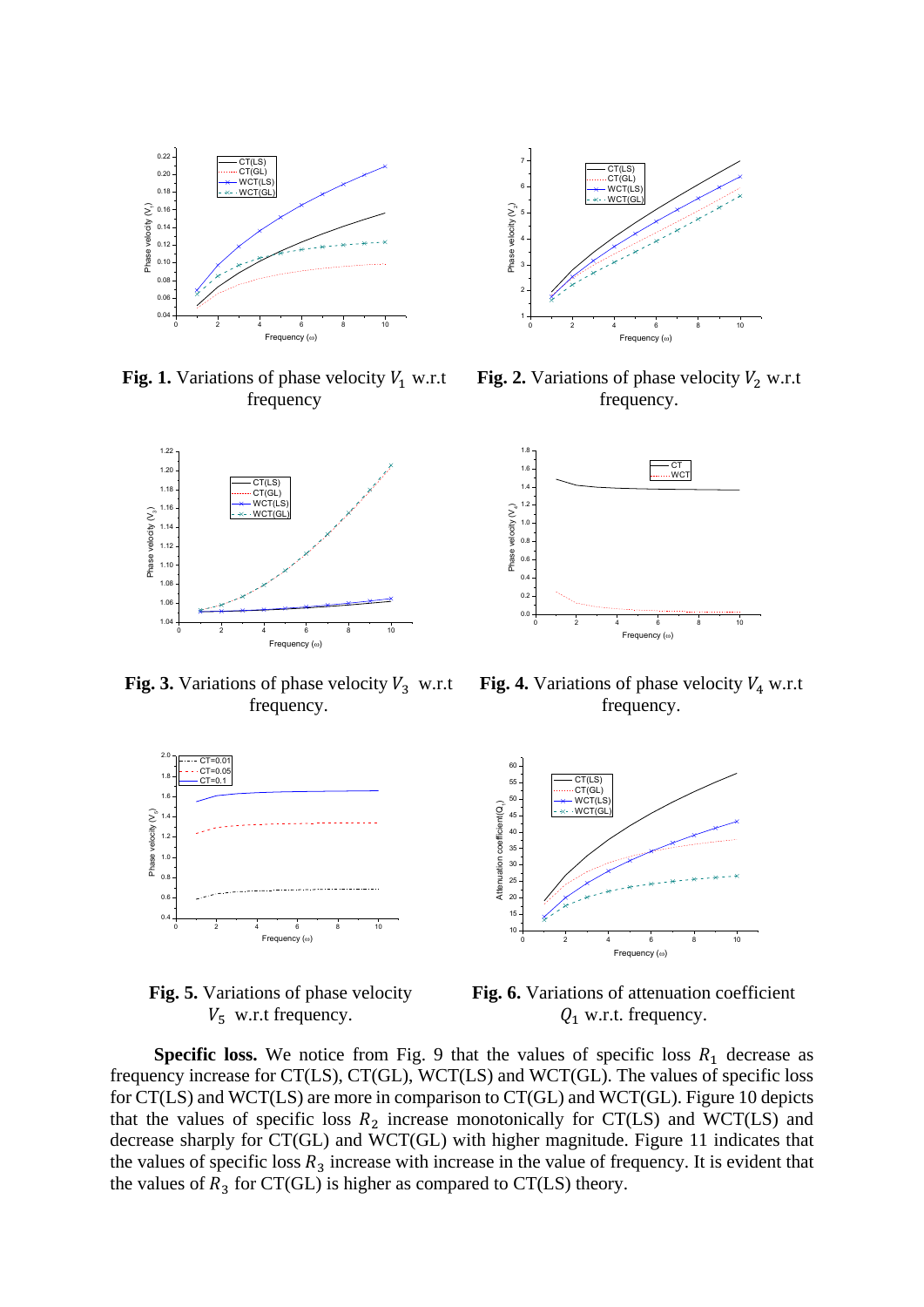

**Fig. 7.** Variations of attenuation coefficient  $Q_2$  w.r.t. frequency.



**Fig. 9.** Variations of specific loss  $R_1$  w.r.t. frequency.



Fig. 11. Variations of specific loss  $R_3$  w.r.t. frequency.



**Fig. 8.** Variations of attenuation coefficient  $Q_3$  w.r.t. frequency.



**Fig. 10.** Variations of specific loss  $R_2$  w.r.t. frequency.



**Fig. 12.** Variations of penetration  $S_1$  depth w.r.t. frequency.

**Penetration depth.** Figure 12 shows that the values of penetration depth  $S_1$  decrease sharply with increase in the value of frequency for CT(LS), CT(GL), WCT(LS) and WCT(GL). The values of  $S_1$  are less for lower frequency and more for high frequency for CT(GL) with comparison to CT(LS). Figure 13 depicts that the value of penetration depth  $S_2$  decreases monotonically for CT(LS) and WCT(LS). The value of  $S_2$  for CT(GL) and WCT(GL) initially increase in the range  $0 < \omega < 5$  and for  $\omega \ge 5$ , the behavior is reversed. Figure 14 indicates that the values of  $S_3$  decrease with the increase of frequency for CT(LS), CT(GL), WCT(LS) and WCT(GL). The values of  $S_3$  for CT(LS) and WCT(LS) are more as compared to CT(GL) and WCT(GL) theories.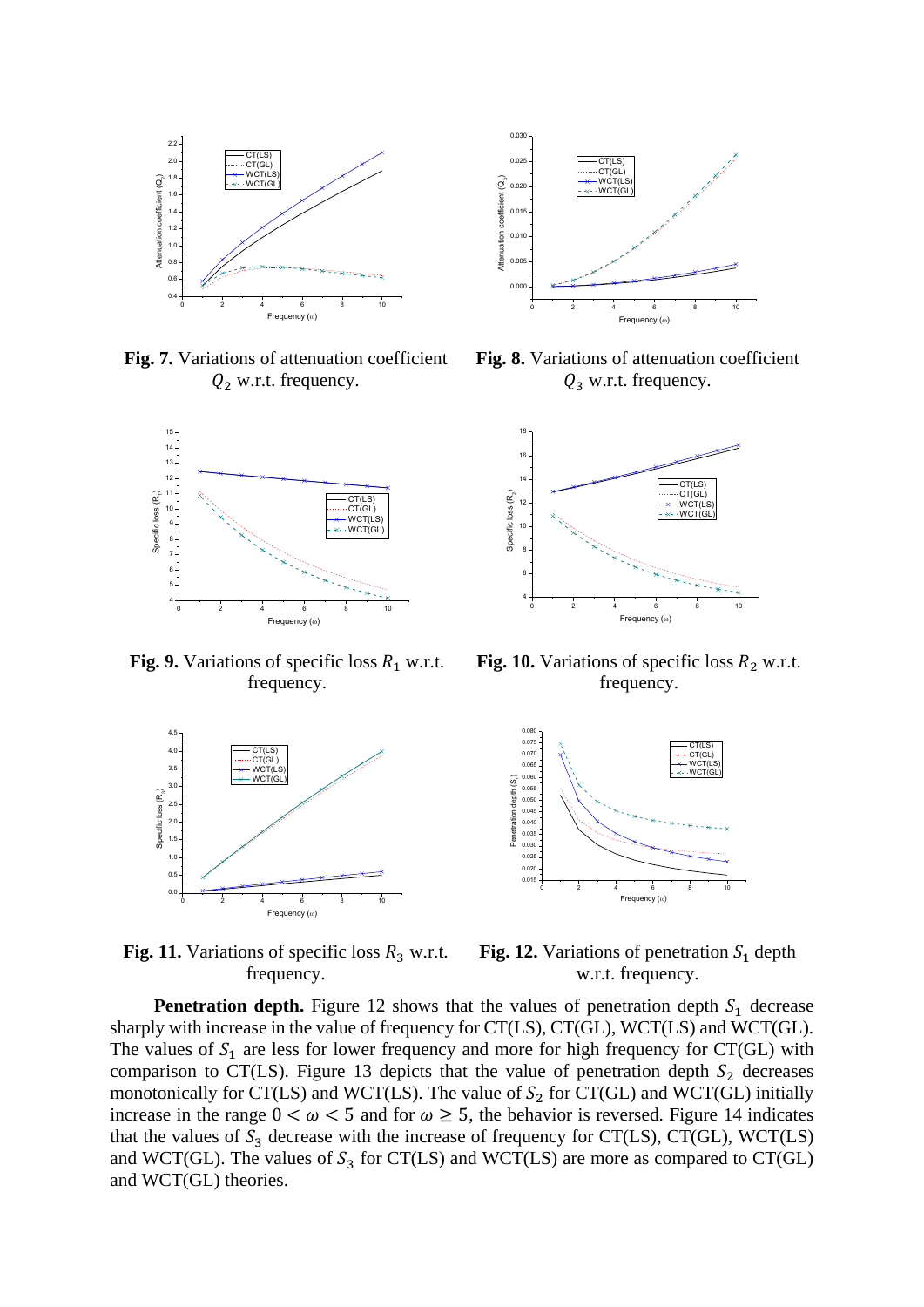

**Fig. 13.** Variations of penetration depth  $S_2$ w.r.t. frequency.



**Fig. 14.** Variations of penetration depth  $S_3$  w.r.t. frequency.

## **9. Conclusions**

In the present paper, we have studied the propagation of plane waves in a homogeneous isotropic modified couple stress generalized thermoelastic elastic with mass diffusion medium. For two dimensional model of isotropic modified couple stress generalized thermoelastic elastic with mass diffusion medium, there exists three longitudinal waves namely Longitudinal wave (P-wave), thermal wave (T- wave), mass diffusion wave (MD-wave) in addition to a set of coupled transverse waves (SV1 and SV2 waves) which are not affected by thermal and mass diffusion fields. It is observed that couple stress decrease the values of phase velocitiy  $V_1$ ,  $V_3$ and it increase the values of attenuation coefficient  $Q_1$  and  $Q_3$  for P-wave and MD-wave respectively. It is also observed that couple stress increase the values of phase velocity  $V_2$  and decrease the value of attenuation coefficient  $Q_2$  for T-wave. Significant effect of couple stress is observed on the phase velocity of coupled SV-waves. Appreciable effect is observed on specific loss and penetration depth for different waves. The fundamental solution of system of equations in the generalized theories of thermoelastic elastic with mass diffusion in case of steady oscillations in terms of elementary functions has also been constructed.

The fundamental solution  $G(x)$  of the system of equations (25)-(27) makes it possible to investigate three-dimensional boundary value problems of generalized theories of modified couple stress thermoelastic diffusion by potential method Kupradze et al. (1979) [39].

#### **References**

- [1] W. Voigt // *Abhandlungen der Königlichen Gesellschaft der Wissenschaften zu Göttingen* **34** (1887) 3.
- [2] E. Cosserat, F. Cosserat, *Theorie des corps dédormables* (Hermann et Fils, Paris, 1909).
- [3] R.D. Mindlin, H.F. Tiersten // *Archive for Rational Mechanics and Analysis* **11** (1962) 415.
- [4] R.A. Toupin // *Archive for Rational Mechanics and Analysis* **11** (1962) 385.
- [5] R.D. Mindlin // *Archive for Rational Mechanics and Analysis* **16** (1964) 51.
- [6] W.T. Koiter // *Proceeding of the Koninkl, Netherland Academy Wetenschappen-Amsterdam* **67B** (1964) 17.
- [7] R.S. Lakes // *Journal of Biomechanical Engineering* **104** (1982) 6.
- [8] D.C.C. Lam, F. Yang, A.C.M. Chong, J. Wang, P. Tong // *[Journal of the Mechanics and](http://www.google.co.in/url?sa=t&rct=j&q=&esrc=s&source=web&cd=1&cad=rja&uact=8&ved=0CB0QFjAA&url=http%3A%2F%2Fwww.sciencedirect.com%2Fscience%2Fjournal%2F00225096&ei=EGshVfmZBNXluQSUv4GAAw&usg=AFQjCNGo1SsW0q45ncERT2FY2ibT_ytbzA&bvm=bv.89947451,d.c2E)  [Physics of Solids](http://www.google.co.in/url?sa=t&rct=j&q=&esrc=s&source=web&cd=1&cad=rja&uact=8&ved=0CB0QFjAA&url=http%3A%2F%2Fwww.sciencedirect.com%2Fscience%2Fjournal%2F00225096&ei=EGshVfmZBNXluQSUv4GAAw&usg=AFQjCNGo1SsW0q45ncERT2FY2ibT_ytbzA&bvm=bv.89947451,d.c2E)* **51** (2003) 1477.
- [9] F. Yang, A.C.M. Chong, D.C.C. Lam, P. Tong // *International Journal of Solids and Structures* **39** (2002) 2731.
- [10] S.K. Park, X.L. Gao // *Journal* of *Micromechanics* and *Microengineering* **16** (2006) 2355.
- [11] H. M. Ma, X.-L. Gao, J.N. Reddy // *Journal of the Mechanics and Physics of Solids* **56** (2008) 3379.